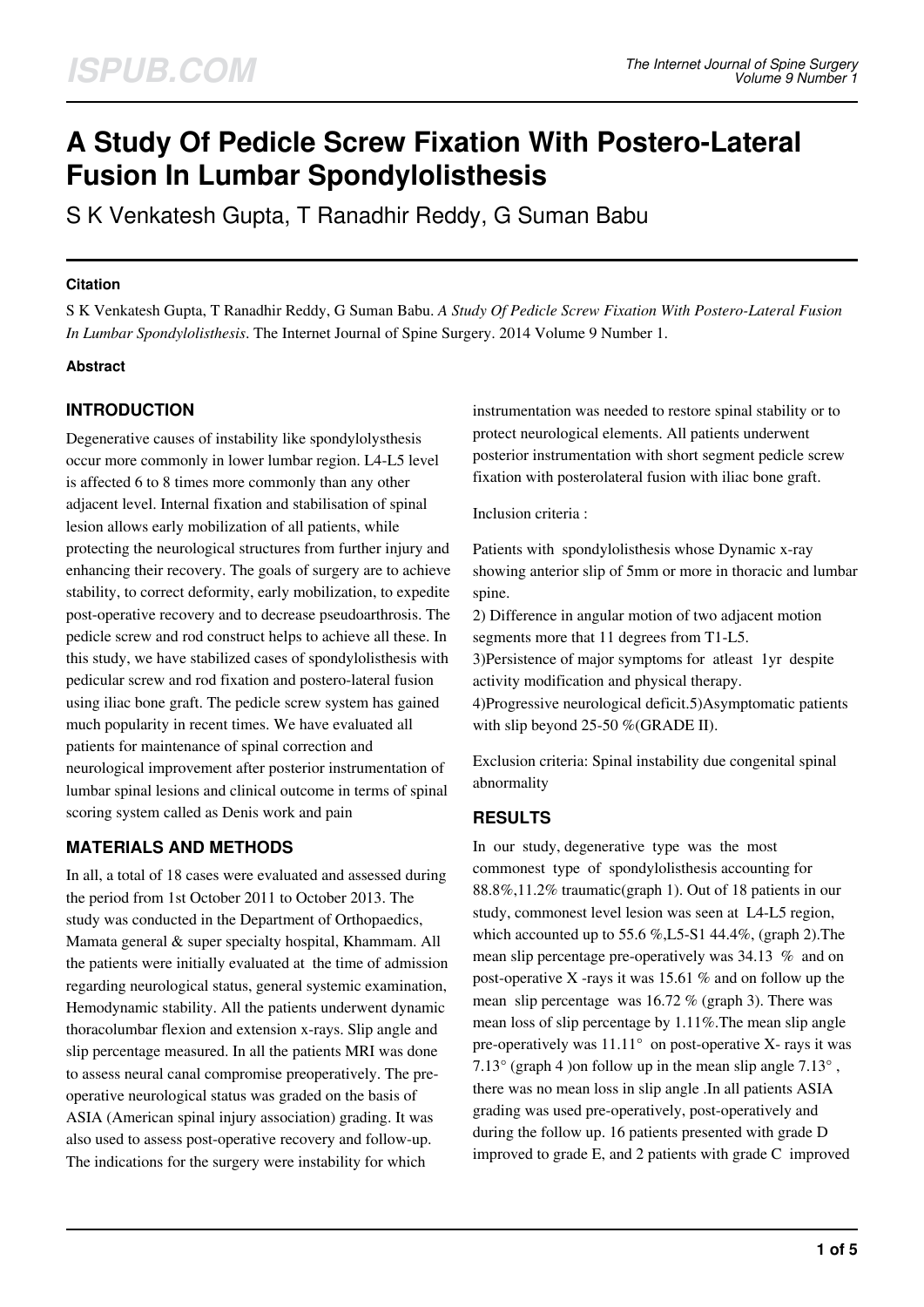to grade E. No patients had neurological deterioration. Thus, from above result, of the 18 patients who had some neurological involvement there is an average improvement of 1 grade.

#### **Graph 1**



#### **Graph 2**



## **Graph 3**

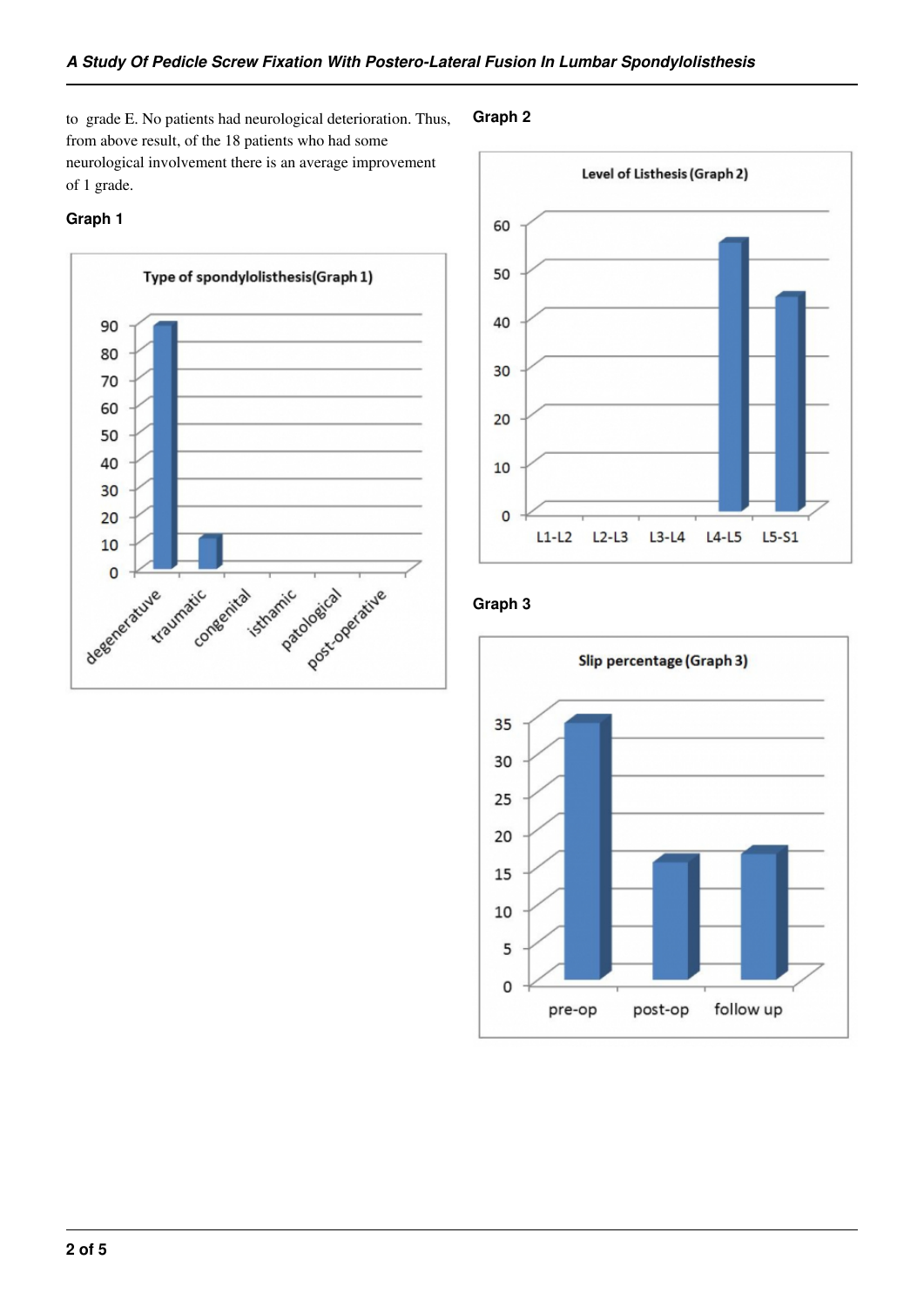## *A Study Of Pedicle Screw Fixation With Postero-Lateral Fusion In Lumbar Spondylolisthesis*

#### **Graph 4**



#### **Figure 1**



pre operative

**Figure 2**



## post operative

## **Figure 3**



6 months follow up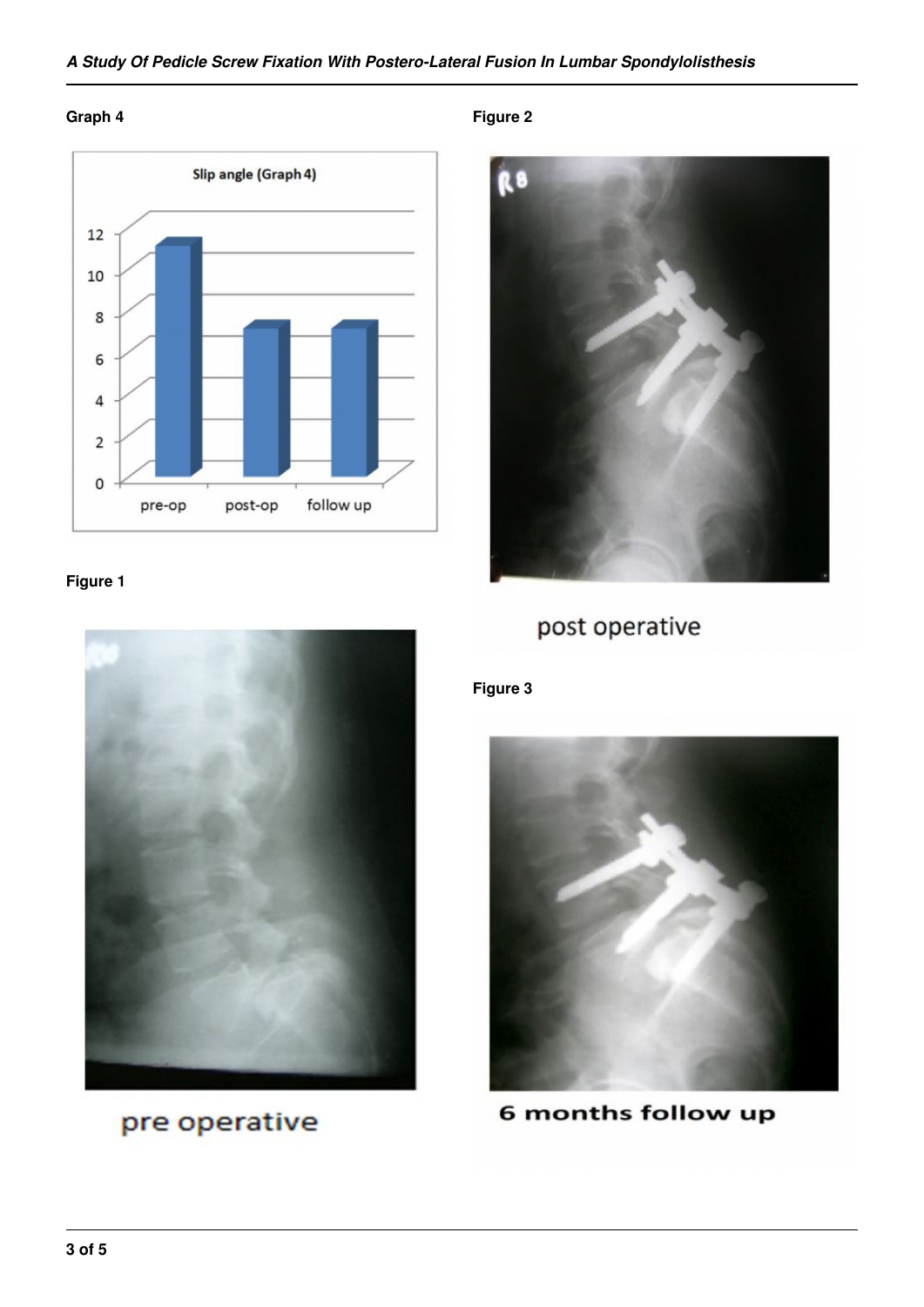#### **DISCUSSION**

Pedicle screw fixation has been in clinical use for more than 25 years, and the efficacy and safety of these devices have been amply documented. Internal fixation of the spine has proved useful in various conditions of the spine. Pedicle screw and rod fixation technique is one technique that has gained wide acceptance. This technique allows fusion to be achieved while maintaining mobility in healthy segments of the spine .This may be important in maintaining activities of daily living . Another advantage of this technique is that screws are placed into the pedicle, which is the strongest part of the spine .

In our study of 18 patients, 14 were female (77.7%) and 4 were males (22.23%), 11 patients (52.38%) belonged to 41-55 yrs age group. Degenerative lesions of thoraco lumbar spine are commonly seen among adult population as osteoporosis prevails widely in this age group. The range was between 35 to 55 years, the mean age was 45.94 years. Commonest level lesion was seen at L4-L5 region, which accounted up to 55.6 %,L5-S1 44.4%,.Sagittal orientation of the facet joints and increased pedicle-facet angle have been described as predisposing factors. Also a contributing factor is the coronal orientation of the L5–S1 facet which increases stress at the L4-L5 level. The clinical outcome was judged by using the Denis work and pain scale after 6 months of follow up.13 (72.22%) out of 18 patients were able to return to their previous work remaining 5 able to carry out light work, 15(83.3 %)out of 18 patients were relieved of pain with no medications required,3 patients required medications to eliminate pain .There were no instance of hardware failure .one patient developed disacharging sinus post-operatively which healed well with appropriate antibiotics and dressings

#### **CONCLUSION**

Posterior stabilization by pedicular screw and rod is an effective method of achieving spinal stabilization in spondylolisthesis for restoring spinal angulation and maintaining the spinal correlation post operatively and at follow up. The pedicular screw and rod fixation is associated with less number of complications. It helps fairly in improving the neurological status, early mobilization and the clinical outcome has been satisfactory in terms of Denis work and pain score.

#### **References**

1.Christian M Puttlitz, Vijay K Goel and Malcolm HP. Biomechanical testing sequelae relevant to spinal fusion and instrumentation. Orthopaedics Clinics of North America. 1998 ; 29(4) : 571-589.

2.Imada K, Matsui H, Tsuji H. Oophorectomy predisposes to degenerative spondylolisthesis. J Bone Joint Surg Br 1995;77:126–30.

3.Dai LY. Orientation and tropism of lumbar facet joints in degenerative spondylolisthesis. Int Orthop 2001;25:40–2. 4.Boden SD, Riew KD, Yamaguchi K, et al. Orientation of the lumbar facet joints:association with degenerative disc disease. J Bone Joint Surg Am 1996;78:403–11.

5.Grobler LJ, Robertson PA, Novotny JE, et al. Etiology of spondylolisthesis:assessment of the role played by lumbar facet joint morphology. Spine1993;18:80–91. 6.Sato K, Wakamatsu E, Yoshizumi A, et al. The

configuration of the laminas and facet joints in degenerative spondylolisthesis: a clinicoradiologic study. Spine1989;14:1265–71.

7.Pedicular screw and rod fixation to assess efficacy of treatment fix in spondylolisthesis. Jangsu medicine 2005 (2) Xu Jia , Shen Shia , Sun Gugning.

8.Bridweer KH, Sedgewick TA, Brien MF. Rule of fusion and instrumentation in the treatment of degenerative spondylolisthesis.; spinal stenosis. Journal of spinal disorders 1993; (6) 1461- 1472.

9.Sun L,Jing W,Tang S,Yei P. Moss Miami pedicular screw system in treatment of Lumbar spondyloisthesis.Guizhou Medical journal ; 2006 : 30, 123-125.

10.King D. Internal fixation for lumbo sacral fusion. Am J Surg 1944 ; 66 : 357.

11.Iguchi, Tetsuhiro MD, Kanemura. Lumbar instability and clinical symptoms, which is more critical factor for symptoms: translation or angulation. Journal of spinal disorders and technique.Vol 17 2004; 284-290.